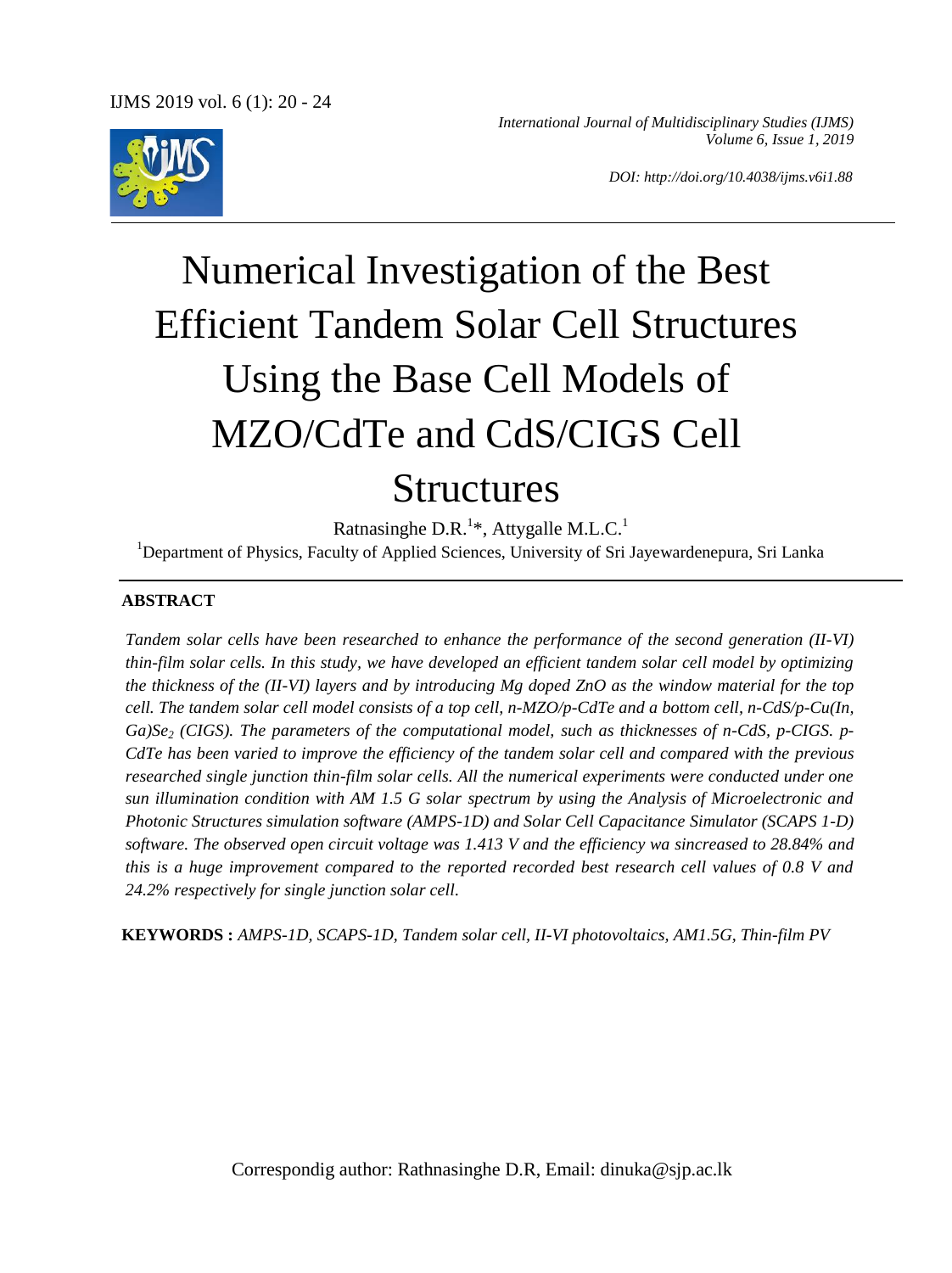# **1. INTRODUCTION**

The efficiency of a thin-film solar cell can be increased by using two or more cells connected in series such as one cell can absorb the part of the spectrum and the other cells can absorb the rest of the spectrum. Each cell can individually optimize to incresase the overall efficiency and these are called tandem/ Multi-junction solar cells. Tandem solar cells/Multi-junction solar cells are promising to solve the energy demand in the PV industry.

Thin film PV solar cells have been used to create Tandem/multi-junction solar cells[\(Guha et al. 2013\)](#page-4-0). This is because of the very attractive theoretical efficiency of 87% under highly concentrated sunlight for an infinite number of junctions and the cells can be made with cost-effective manufacturing techniques[\(De Vos 1980\)](#page-4-1). However, the understandings of the behavior of these devices in the real world are very poor due to their complicated structures. Only analytical modeling with the help of numerical simulations can explain the behavior of the cells under certain assumptions and simplifications. Therefore Numerical modeling/simulation is required to understand the electronic and optical properties of these devices.

In this research, we tried to make the best efficient tandem solar cell structures by selecting MZO/CdTe and CdS/CIGS cell structures. CdS is replaced by n:MZO (magnesium-doped zinc oxide)in the CdS/CdTe cell and this is used as the top cell[\(Sites 2015\)](#page-4-2). The replacement of MZO layer will help to increase the current density. The TCO using with MZO makes high flexibility and high transparency. The CdS/CIGS cell used as the bottom cell of the tandem structure (Fig. 1)



**Figure 1.** Structural view of baseline MZO/CdTe (Top) and CdS/CIGS (Bottom) solar cell [\(Ehemba et al.](#page-4-3)  [2017\)](#page-4-3).

#### **2. RESEARCH METHODOLOGY/ MATERIALS ANDMETHODS**

One-dimensional Analysis of Microelectronic and Photonic Structure (AMPS-1D) simulation software [\(Enam et](#page-4-4)  [al. 2017\)](#page-4-4) can be used to model any photonic device with semiconductor junctions. One dimensional Solar Cell Capacitance Simulator software (SCAPS-1D )can be also used as a simulation program for numerical modeling of single and multi-junction photovoltai structures. This is developed at the Department of Electronics and Information Systems (ELIS) of the University of Gent, Belgium [\(Burgelman et al. 2000\)](#page-3-0). This software was originally developed for cell structures of the CuInSe<sub>2</sub> and the CdTe family and it is also applicable to crystalline solar cells (Si and GaAs family) and amorphous cells (a-Si and micromorphous Si) [\(Heriche et al. 2017\)](#page-4-5).

## 2.1 Modeling

There are 3 different types of cell configurations of tandem cell structures [\(Olson et al. 2011\)](#page-4-6). In this model we have consider the two terminal subcell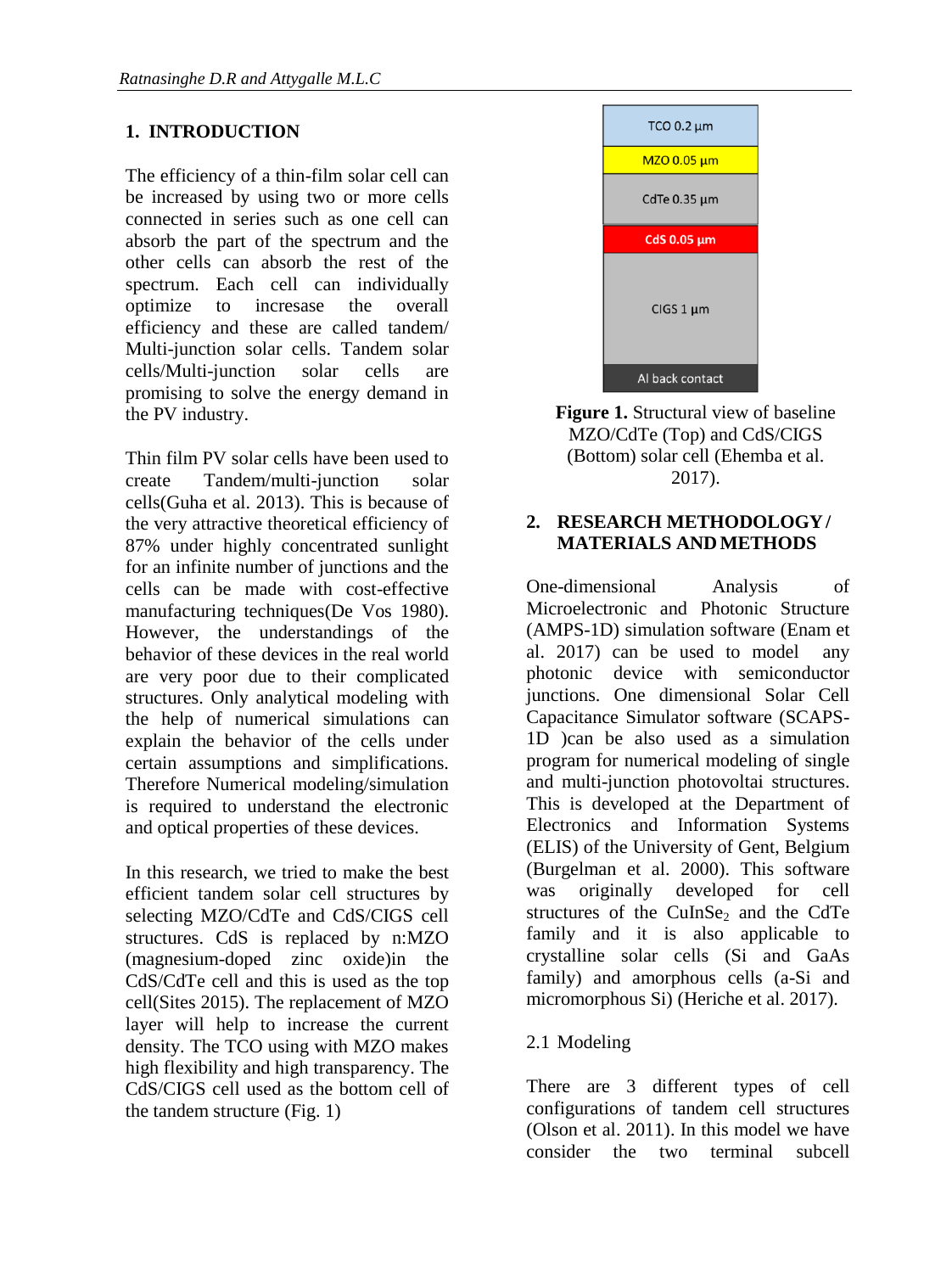configuration. The subcells are not isolated from each other. There is a tunnel junction in between the top subcell and the bottom subcell. This configuration requires that the subcells be of the same polarity and the photocurrents of the subcells need to be closely matched[\(Olson](#page-4-6)  [et al. 2011\)](#page-4-6).

In two terminal configuration, the top subcell should have a high energy band gap and the bottom subcell should have a low energy band gap. The high energy phtons are absorbed by the top cell and the rest of the photon energy penetrates through the cell. These low energy photons are absorbed by the bottom cell.

# 2.2 Material Selection

CdS and MZO[\(Enam et al. 2017\)](#page-4-4) thin films have properties that are applicable to solar cell fabrication. They have good optical transmittance, a wide band gap, and good electrical properties. CdS also have a high absorption coefficient [\(Polyanskiy 2018\)](#page-4-7), electron affinity, and this is an easy ohmic contact which is an electrical junction between two semiconductors obeys the Ohm's law. CdTe photovoltaic is the only thin-film technology with lower costs than conventional solar cells made of crystalline silicon. This material has the smallest carbon footprint, of all solar technologies[\(Alajlani et al. 2018\)](#page-3-1). Also CdTe has higher absorption coefficients for AM1.5G spectrum in lower wavelengths. Here  $Cu(In,Ga)Se<sub>2</sub>$  (CIGS) uses as an absorber layer and it has greater absorption coefficients for AM1.5G spectrum in high wavelengths.

2.3 Simulation

The performance of the proposed solar cell structure has been examined by using SCAPS-1D or AMPS-1D software. The SCAPS software cannot be used directly to simulate multi-junction solar cell models. A tandem connection was made by using a SCAPS script.

The simulation parameters were suggested during the modeling and these values depend on theoretical analysis and literature reviews. The multi-junction concept is used in this modified solar cell [\(Kim et al. 2017\)](#page-4-8) as single junction solar cells can't absorb low energy photons. Initially, p-CdTe, n-CdS, p-CIGS layer thicknesses have been varied.

| Parameters                                       | n-TCO              | $n - MZO$          | p-CdTe             | n -CdS               | p-CIGS               |
|--------------------------------------------------|--------------------|--------------------|--------------------|----------------------|----------------------|
| Thickness, $(\mu m)$                             | 0.2                | 0.01               | Variable           | Variable             | Variable             |
| Dielectric ratio, $(\epsilon/\epsilon_0)$        | 9                  | 10                 | 9.4                | 10                   | 13.6                 |
| Electron mobility, $\mu$ N (cm <sup>2</sup> /Vs) | 50                 | 5.93               | 320                | 100                  | 100                  |
| Hole mobility, $\mu P$ (cm <sup>2</sup> /Vs)     | 25                 | 25                 | 40                 | 25                   | 25                   |
| Acceptor concentration, $\text{(cm}^{-3})$       |                    |                    | $2.0\times10^{14}$ |                      | $2.0\times10^{16}$   |
| Donor concentration, $\text{(cm}^{-3})$          | $5.0\times10^{20}$ | $1.0\times10^{17}$ |                    | $1.1\times10^{18}$   |                      |
| Band gap, $E_g$ (eV)                             | 3.7                | 3.41               | 1.5                | 2.4                  | 1.15                 |
| Density of states, NC $(cm-3)$                   | $2.2\times10^{20}$ | $2.2\times10^{18}$ | $8.0\times10^{17}$ | $2.2 \times 10^{18}$ | $2.2\times10^{18}$   |
| Density of states, NV $(cm-3)$                   | $1.8\times10^{19}$ | $1.8\times10^{19}$ | $1.8\times10^{19}$ | $1.8\times10^{19}$   | $1.8 \times 10^{19}$ |
| Electron affinity, $\chi$ (eV)                   | 4.5                | 4.5                | 3.9                |                      | 4.5                  |

**TABLE. 1 Material parameters of the tandem solar cell [\(Burgelman et al. 2000\)](#page-3-0).**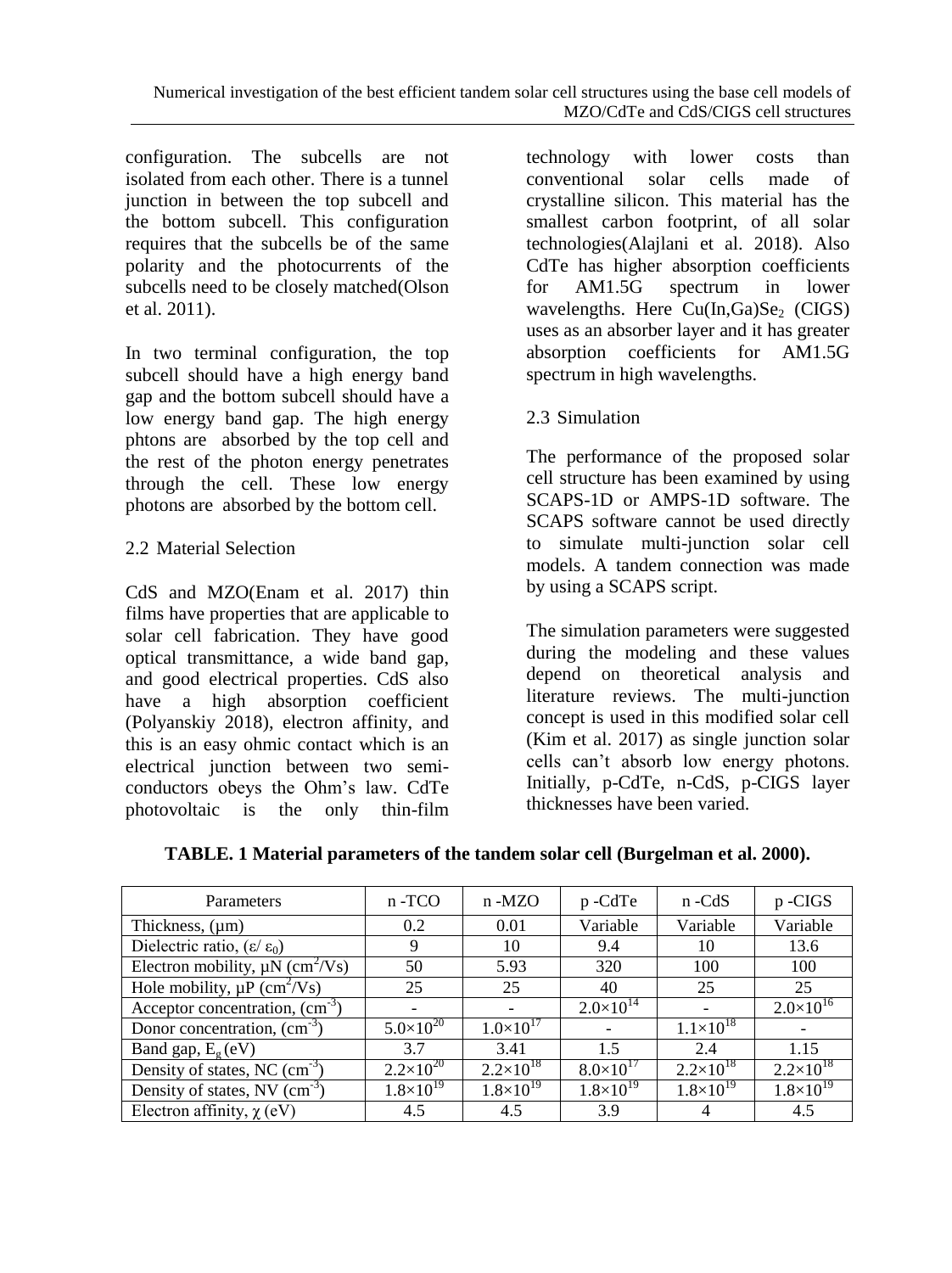## **3. RESULTS & DISCUSSION**

The thickness of n-CdS, p-CIGS, and p-CdTe layer have been varied to find the optimum values of CdTe/CIGS tandem solar cells. Finally, the highest efficiency and the largest open circuit voltage  $(V<sub>oc</sub>)$ are observed. The observed optimal layer thickness values for the CdTe, CdS and CIGS layers were  $0.35 \mu m$ ,  $0.5 \mu m$ , and 1 µm respectively.

The recorded optimal value for the efficiency of CdS/CdTe baseline cells is about 19.701%[\(Enam et al. 2017\)](#page-4-4). The observed  $V_{oc}$ ,  $J_{sc}$  and the Efficiency values of the modified tandem cell model are 1.413 V, 24.501mA/cm<sup>2</sup> and 28.8493% respectively(Figure 2).

Here we have observed that the thickness of the CdTe layer highly affects efficiency of the tandem solar cell. In the optimum condition, the structure showed it's maximum performance. (Figure 3.)

According to the working principle of series tandem connection it showed the maximum current density at the optimized thicknesses. At that time the shot circuit currents of the both cells were matched each other confirming the series connection between the top and the bottom cell. The voltage difference between the terminals of the tandem cell was closely equal to the summation of top and bottom cells.



**Figure 2.** I-V characteristic curves



**Figure 3.** Short circuit current density variation of top and bottom cell with the thickness of the CdTe layer

#### **4. CONCLUSION/FURTHER WORK**

The maximum efficiency can be obtained at the optimized current matching condition. In a perfect tandem connection, short circuit currents should be matched and voltages should be added. The  $V_{\text{oc}}$ value and efficiency were increased as expected. The thickness of the CdTe absorber layer has high effect on the efficiency of the tandem cell.

Some researches found out that the temperature has an effect on the performance of the solar cell[\(Ferouani et](#page-4-9)  [al. 2011\)](#page-4-9). The further investigations will be conducted to optimize the same model for the operating temperature and the carrier concentration of the subcell layers.

#### **REFERENCES**

<span id="page-3-1"></span>Alajlani, Y., Alaswad, A., Placido, F., Gibson, D. and Diyaf, A. (2018) 'Inorganic thin film materials for solar cell applications' in *Reference Module in Materials Science and Materials Engineering*, Elsevier BV.

<span id="page-3-0"></span>Burgelman, M., Niemegeers, A., Decock, K., Degrave, S. and